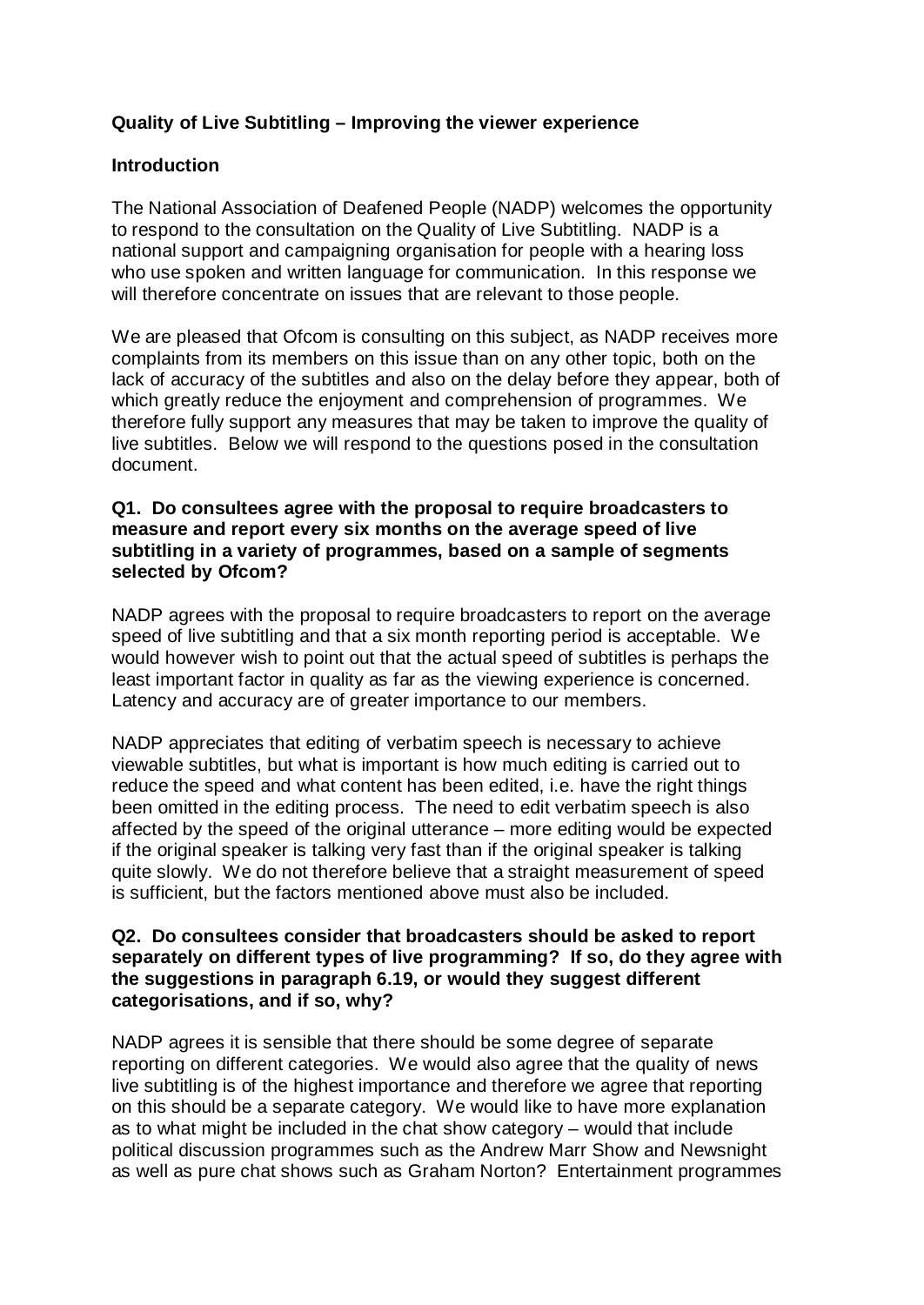is a very wide category that could be further broken down. For example there is a world of difference between the live subtitling of Big Brother and Have I Got News for You in terms of how they may be enjoyed and comprehended by viewers with live subtitling. Quiz programmes are another possible category.

## **Q3. Do consultees consider that the guidance on subtitling speeds should be reviewed? Do consultees agree that, for the time being, it would not be appropriate to set a maximum target for the speed of live subtitling? If not, please explain why.**

NADP feels the current guidance is helpful and sees no great benefit in reviewing or changing it at the present time. We also agree that it would not be appropriate to set a maximum target at the present time. As we said above, how the content is edited to achieve an appropriate speed is of greater importance than the speed itself.

### **Q4. Do consultees agree that it would not be appropriate at this stage to set a maximum target for latency? If not, please explain why.**

We note that paragraph 6.22 proposes that broadcasters be required to measure both the average latency and the range, presumably on the same basis as reporting on average speed, but there is no question on that. NADP would like to state that reporting on latency is absolutely vital, and probably more so than average speed, so we fully support this proposal. While we accept that there is likely to be a range of latency we also feel that if latency goes beyond a certain range there can be little or no comprehension of the programme through the subtitles. It would therefore be helpful to set a maximum target, though we appreciate that further work may be needed before this can be done.

We fully support the current guidance which is to keep the delay to a minimum consistent with accurate presentation, and note that this is currently set as "no more than 3 seconds". We do actually agree that is what it should be, but we do not believe that this is ever actually met at the present time. Latency is always more than five seconds and usually around 7-10 seconds, and often more than that. It would therefore appear that the current guidance is not being met at any point. That does not mean the current target should be revised, because we believe it is what should be happening, but we would like to see greater efforts made by broadcasters to achieve what the guidance says they should be achieving.

### **Q5. Do consultees agree with the proposal to require broadcasters to measure and report every six months on error rates, on the basis of excerpts selected by Ofcom from a range of programmes?**

NADP agrees that broadcasters should be asked to report on both gross error rates and the number of more serious errors. We do however also note the discussion in paragraphs 3.23 and 3.24 on various types of error and how some have greater impact than others. This is of great importance, and a simple count of errors is therefore not sufficient – there needs to be further breakdown as to the type and severity of those errors.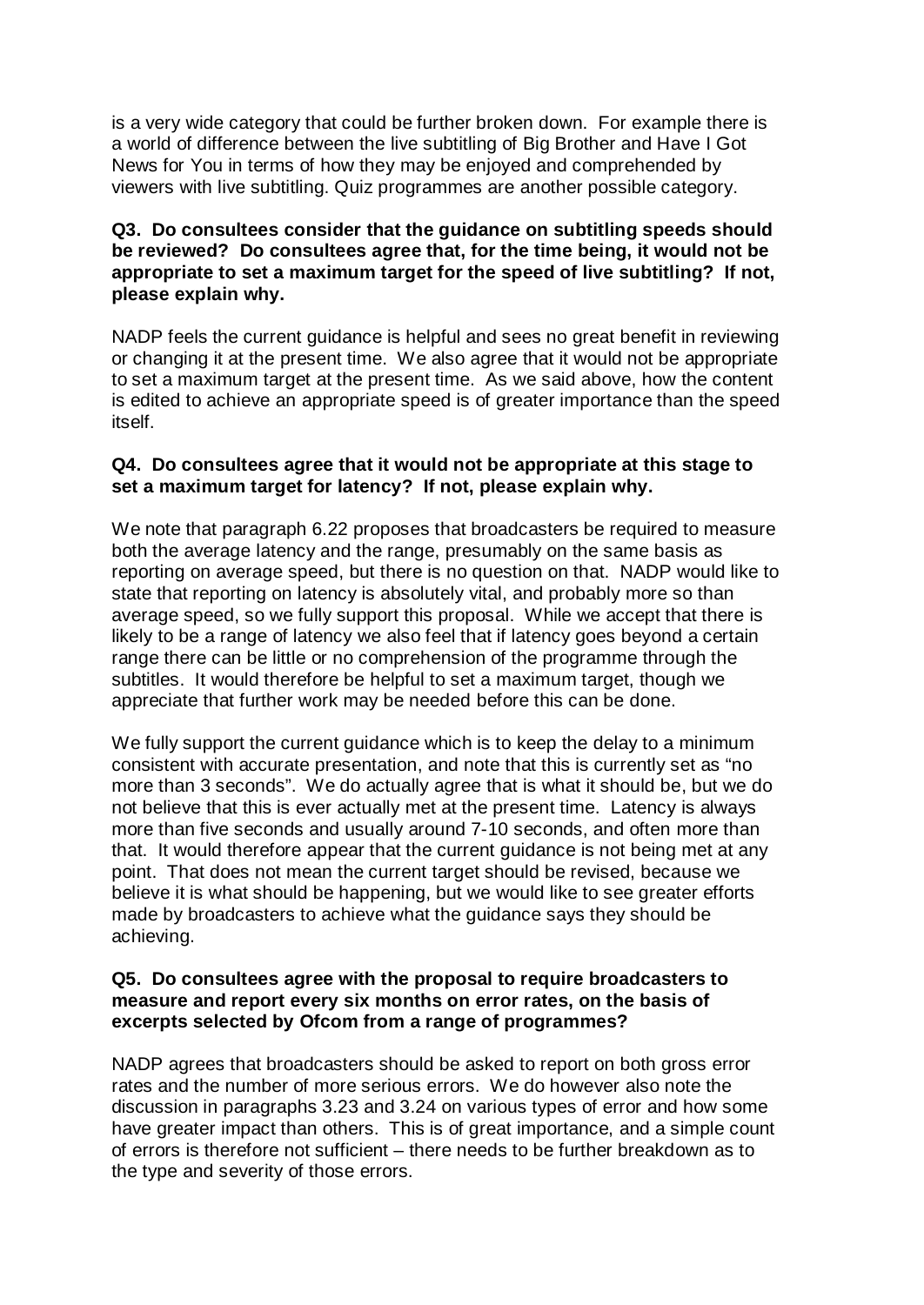NADP receives many complaints about the increased error rate in the subtitling of regional programming, and particularly regional news programmes, which viewers believe falls below the standard of national news subtitling quality. We would therefore propose that statistics of the error rates of news programmes from various regions are kept and compared with those for national news to see whether there is a decrease in quality in such cases. Full and accurate subtitling of such regional programmes is of great importance in these times of uncertainty.

One annoying trait that is not mentioned in the consultation is the way in which respeakers attempt to correct errors, often making three or four attempts to do so, all of which increase the latency of what follows. Quite often the actual meaning can easily be deduced and therefore the attempt at correction is not needed. We know that many viewers wish the respeaker would simply get on with it and not waste time with such corrections, which just cause annoyance. We also know that trying to make corrections is often an instinctive reaction and that this is difficult to overcome. We would welcome some way of including the number of corrections made in this measurement process.

#### **Q6. Do consultees have any views on the advantages and disadvantages of scrolling versus block subtitles for live subtitled programmes? Taking account of both the advantages and disadvantages, which approach would consultees prefer, and why?**

NADP is aware that many studies of the comprehension of block versus scrolling subtitles have been carried out and that all have shown higher comprehension rates where block subtitles are used. We are also aware that these studies show that block subtitles also allow more time to look at the picture, whereas with scrolling subtitles nearly all the time is spent reading the subtitle rather than looking at the picture. It therefore seems to follow that, all things being equal, block subtitles are preferred.

However, the major drawback with the current system in using block subtitles is latency, since the whole block must be ready before the subtitle is displayed. We have already commented above on latency and how reducing this as far as possible is essential. So if the use of block subtitles leads to greater latency then the continued use of scrolling subtitles is required.

NADP understands that the new Subito software being rolled out by Red Bee Media should allow the use of block or scrolling subtitles as well as improving latency (though the results of use of the new software so far have proved to be disappointing). The proposals in 6.42-6.45 which we comment on below could also overcome this problem. To sum up, NADP would prefer the use of block subtitles but only if there is no appreciable increase in the problems caused by latency.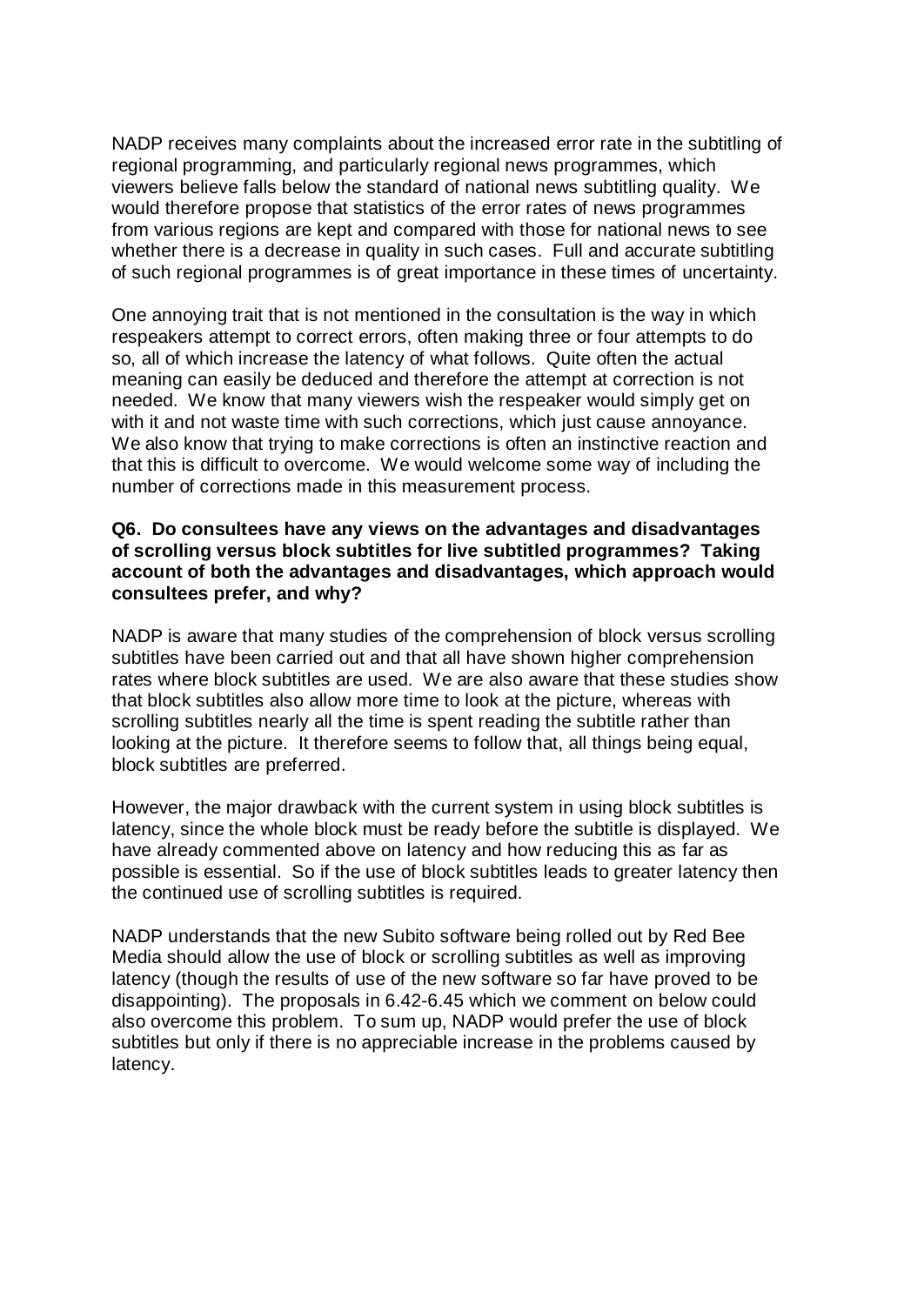## **Q7. What are the factors that might facilitate or hinder the insertion of a delay in live transmissions sufficient to improve the quality of subtitling?**

We appreciate that this question is mainly aimed at broadcasters, but would like to comment from the viewer's perspective. We would firstly note that what is being proposed has been misunderstood by a number of those who have read the consultation. What is being proposed is actually a delay in the transmission of the picture and sound, not a delay in the subtitles per se, which would of course increase the latency problem. From what is said in paragraph 6.43 about the delay used in Big Brother we take it that such a delay is technically feasible. Has the delay with that programme actually been used to experiment in delivering improved subtitles? It would seem an ideal way to test this out.

Certainly any measure that would allow a decrease in latency and an increase in accuracy would be welcomed by viewers, and NADP would therefore support the proposal, although we can appreciate there will be some technical problems to overcome. The fact this has been successfully done in the Netherlands would seem to indicate it is worth exploring further.

## **Late delivery of programmes.**

Although a whole section of the consultation is devoted to this issue in 6.30-6.39 there appears to be no question about it. This is a growing cause of annoyance for viewers as the number of such programmes appears to be on the increase. We would also include in this category programmes which are live subtitled to give the appearance of being live when they are not, such as the Strictly Come Dancing Results Show, which everyone knows is recorded the previous day, or the Friday broadcast of the Graham Norton Show, which is always recorded earlier in the week. NADP believes that guidance in this area is needed now, and that basically it should not be allowed to happen at all. While we are pleased that Ofcom is proposing that broadcasters report on the period between July and December 2013 we do not agree this should be a one off report – it should be a regular report on the same lines as the others proposed. We also believe there should be sanctions against broadcasters who deliver programmes too late to be broadcast with pre-prepared subtitles, and that they should not count towards their subtitling quotas.

## **Other points.**

NADP is aware that broadcasters keep a log of subtitle errors. We would like to see an independent audit of those logs carried out, as we feel they could help to indicate recurring problems and areas where improvement is required.

NADP would also like to see the number of complaints received about subtitling publicised so that viewers can see which broadcasters receive the most complaints and in which areas they are made.

It would also be helpful to viewers if an onscreen apology could be shown when there is a loss of subtitles or when other problems occur. This is sometimes done, but with no consistency.